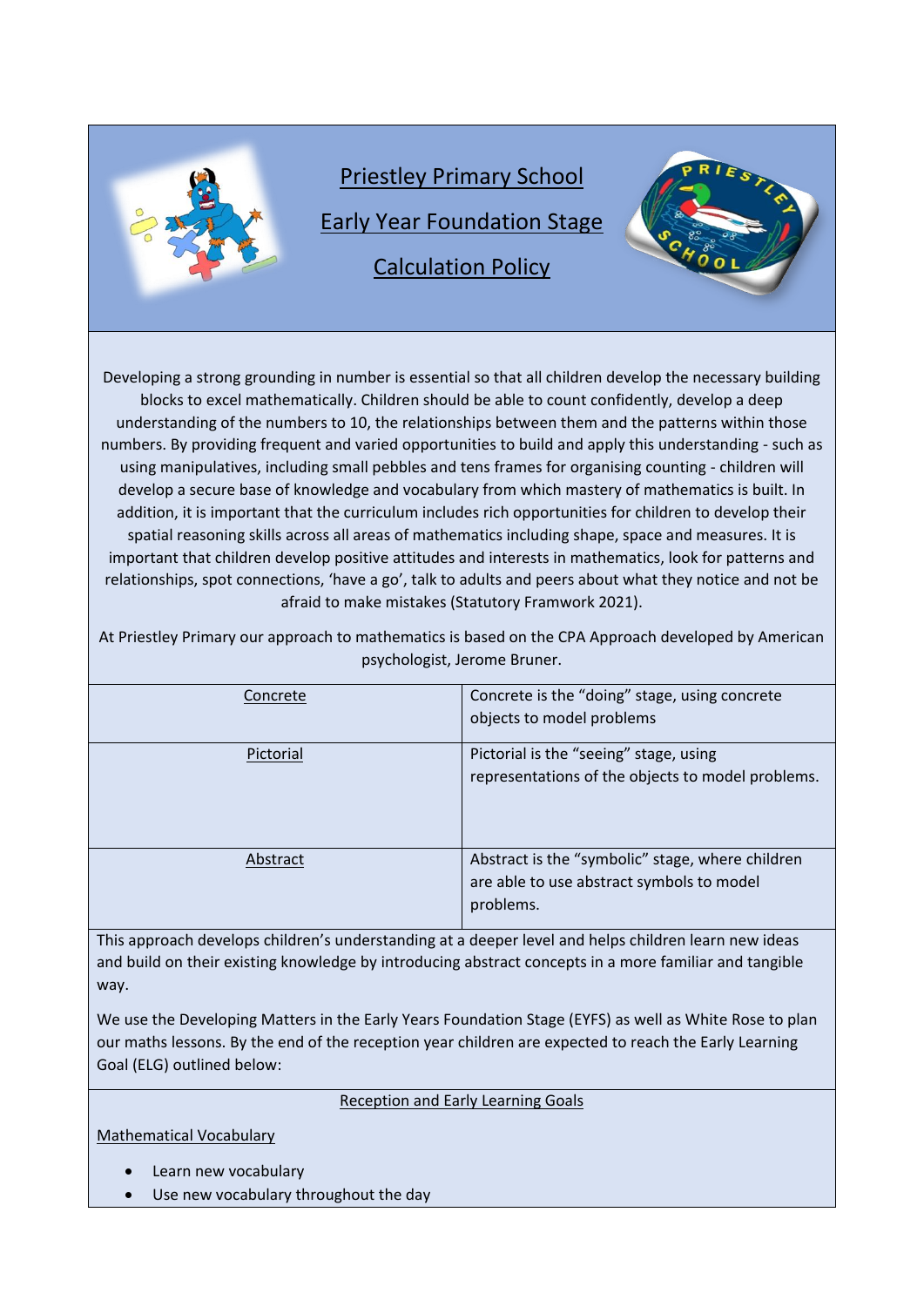• ELG - Participate in small group, class and one to one discussions, offering their own ideas, using recently introduced vocabulary

#### Number and Place Value

- Count objects actions and sounds
- Count beyond ten
- ELG Verbally count beyond 20, recognising the pattern of the counting system

#### Identifying, representing and Estimating numbers

- Subitise
- Link the number (numeral) with its cardinal number value
- ELG- Subitise (recognise quantities without counting) up to 5.

#### Reading and Writing numbers

• Link the number (numeral) with its cardinal number value.

#### Compare and Order Numbers

- Compare numbers
- ELG- Compare quantities up to 10 in different contexts, recognising when one quantity is greater than , less than or the same as the other quantity.

# Understanding Place Value

- Understand the 'one more than / one less than' relationship between consecutive numbers
- Explore the composition of numbers to 10.
- ELG- Have a deep understanding of numbers to 10, including the composition of each number.

#### Addition and Subtraction

#### Mental Calculations

• ELG – Automatically recall number bonds to 5 (including subtraction facts) and some number bonds to 10, including double facts.

#### Solve Problems

• Explore and represent patterns within numbers up to 10, including evens and odds, double facts and how quantities can be distributed evenly.

#### Properties of Shapes

#### Recognise 2D and 3D shapes and their properties

• Select, rotate, and manipulate shapes in order to develop spatial reasoning skills.

# Compare and Classify Shapes

• Compose and decompose shapes so that children can recognise a share can have other shapes within it, just as numbers can.

#### Position and Direction

- Draw information from a simple map.
- Continue, copy and create repeating patterns.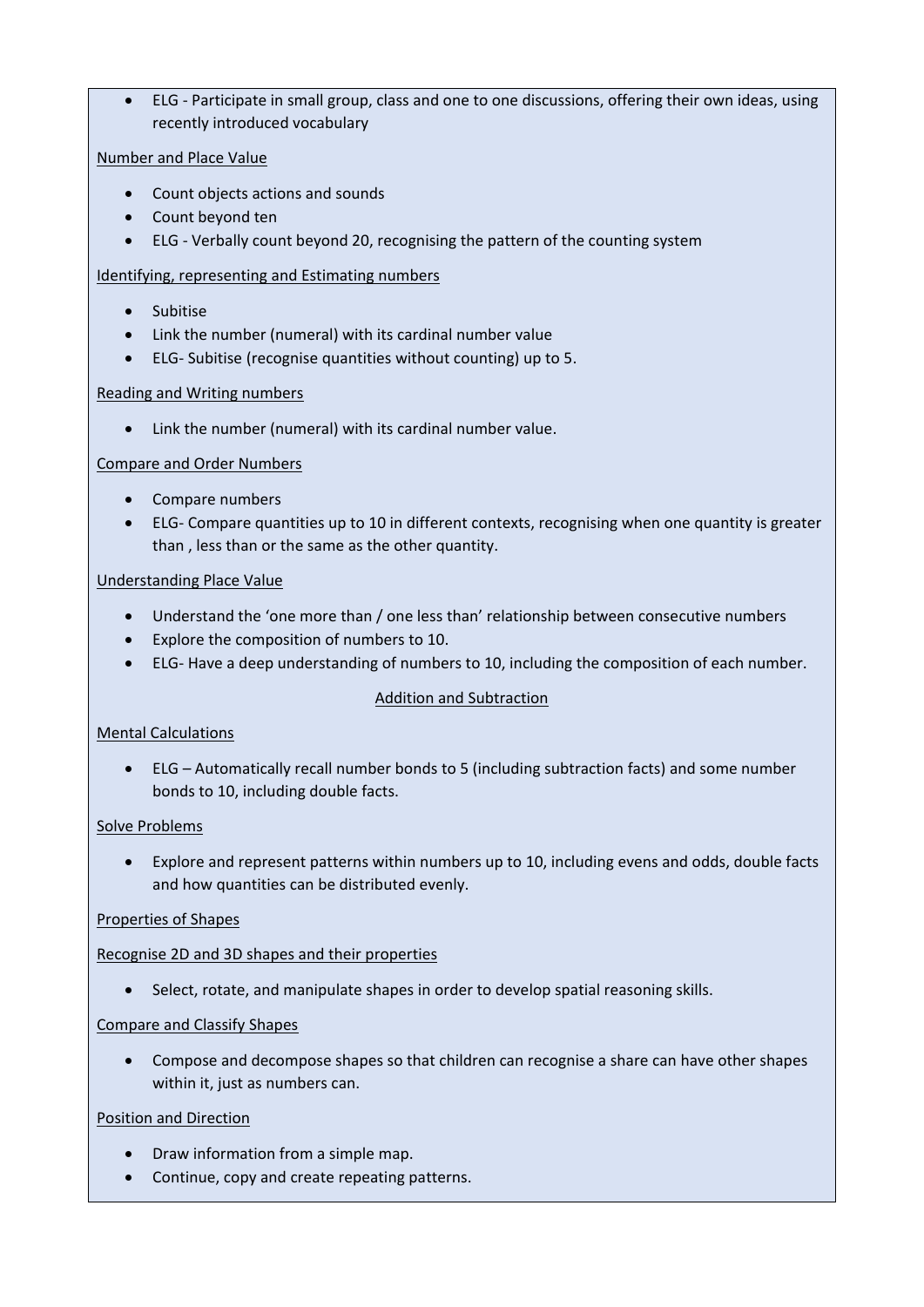# Addition

Maths for young children should be meaningful. Where possible, concepts should be taught in the context of real life.

GUIDANCE/MODELS AND IMAGES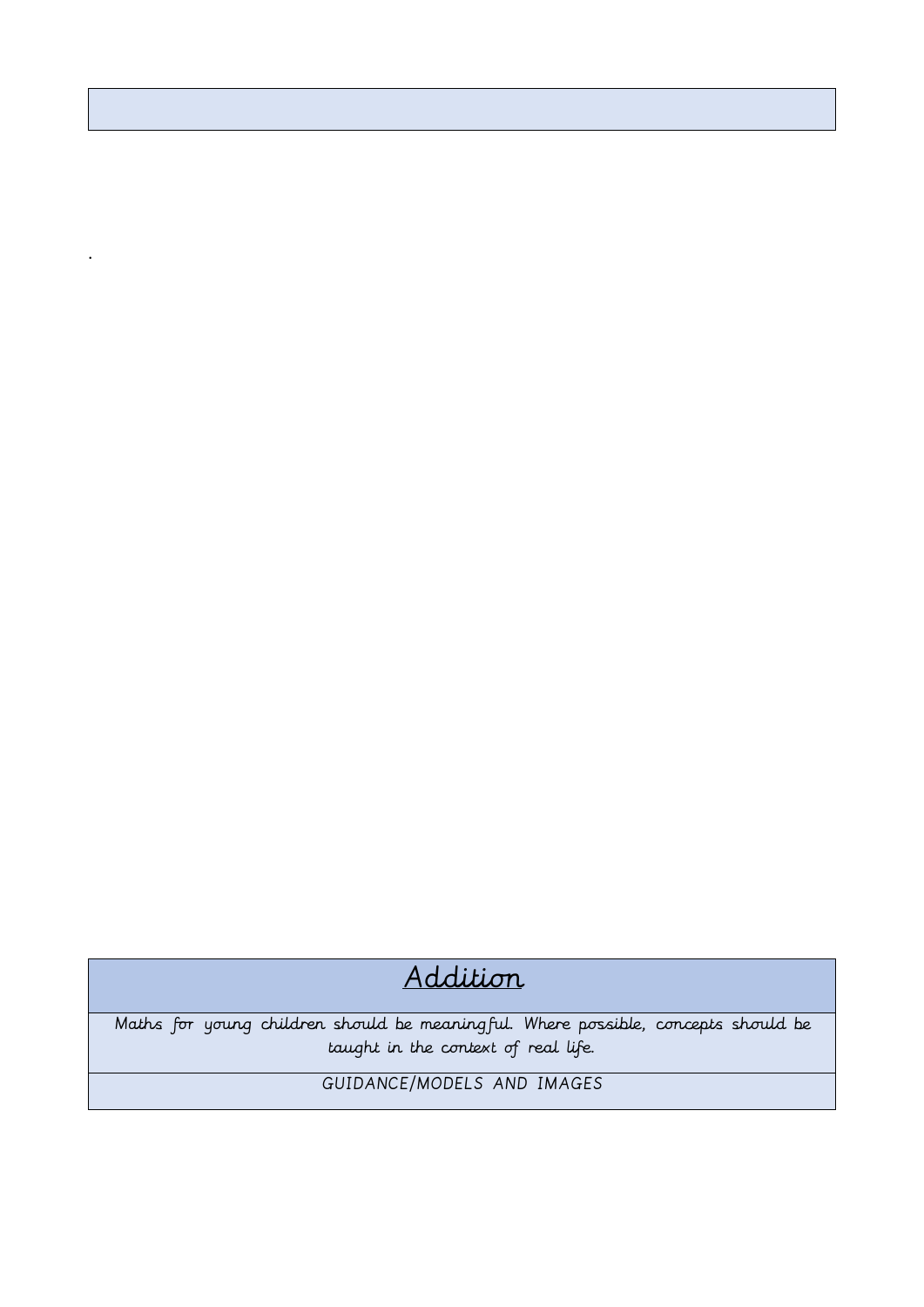

# Subtraction

Maths for young children should be meaningful. Where possible, concepts should be taught in the context of real life.

#### GUIDANCE/MODELS AND IMAGES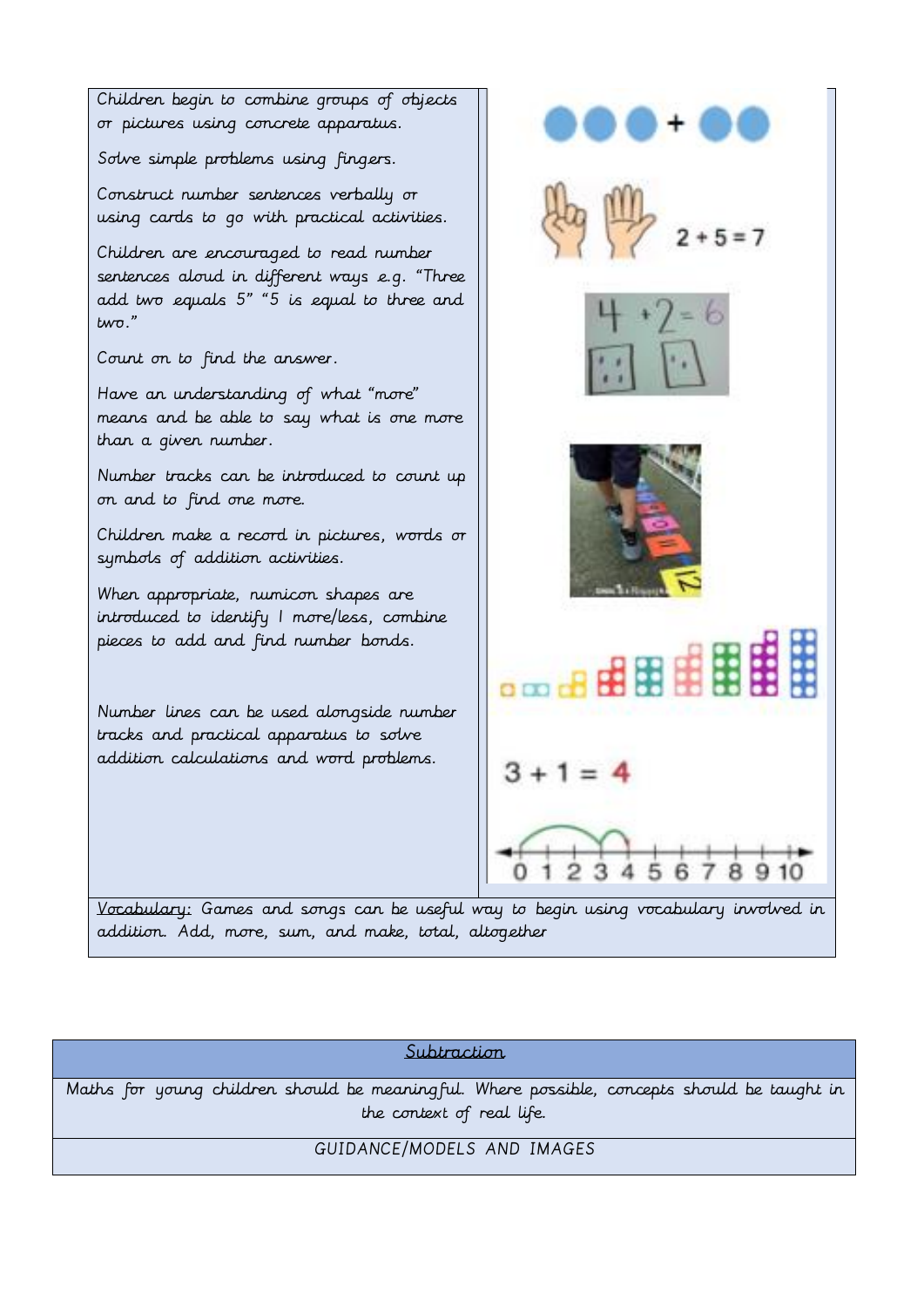Concrete apparatus is used to relate subtraction to taking away and counting how many objects are left.

Solve simple problems using fingers. Construct number sentences verbally or using cards to go with practical activities.

Children are encouraged to read sentences aloud in different ways "five subtract one leaves four" "four is equal to five subtract one."

Count back to find the answer.

Have an understanding of what "less" means and be able to say what is one less than a given number. What is 1 less than 9? 1 less than 20?

Number tracks can be introduced to count back and to find one less.

Children make a record in pictures, words or symbols of subtraction activities.

Number lines can then be used alongside number tracks and practical apparatus to solve subtraction calculations and word problems.



involved in subtraction. Take (away), leave, left/left over, less, fewer, difference

# Multiplication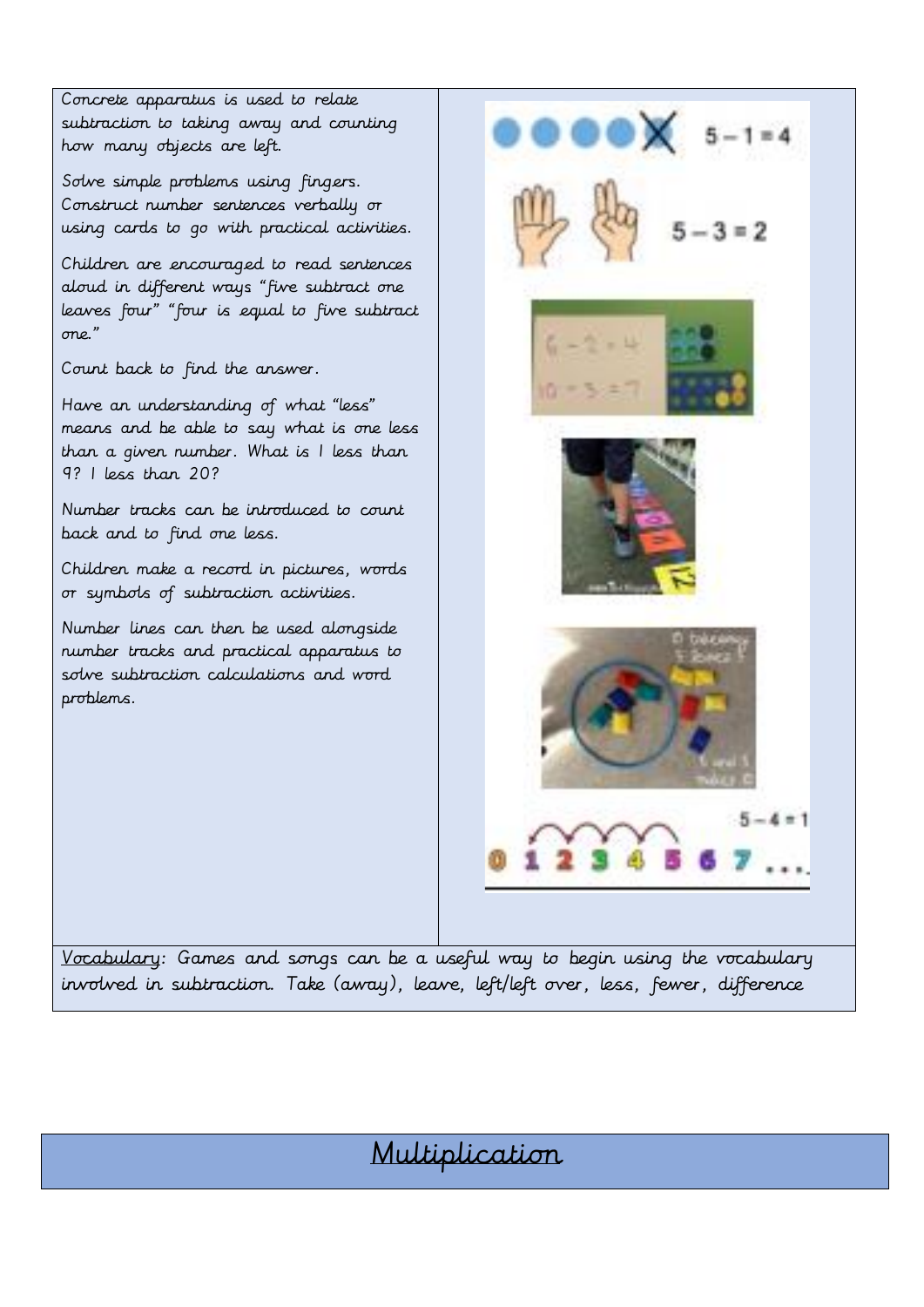Maths for young children should be meaningful. Where possible, concepts should be taught in the context of real life.

# GUIDANCE/MODELS AND IMAGES

5

2, 4, 6, 8, 10, 12

5

The link between addition and multiplication can be introduced through doubling and reinforced through repeated addition of the same number.

Numicon is used to visualise the repeated adding of the same number.

Children begin with mostly pictorial representations e.g. How many groups of 2 are there?  $2 + 2 + 2 + 2 + 2$ , so 5 groups of 2.

Real life contexts and use of practical equipment is used to count in repeated groups of the same size e.g. How many wheels are there altogether?

Children are encouraged to read number sentences aloud in different ways "five times two makes ten" "ten is equal to five multiplied by two" "ten is the same as five lots of two."

Count in twos, fives and tens both aloud and with objects.

Children are given multiplication problems set in a real life context. Children are encouraged to visualise the problem e.g. How many fingers on two hands? How many sides on three triangles? How many legs on four ducks?

Vocabulary: Lots of, groups of, times, repeated addition, double, combine

Division and Fractions